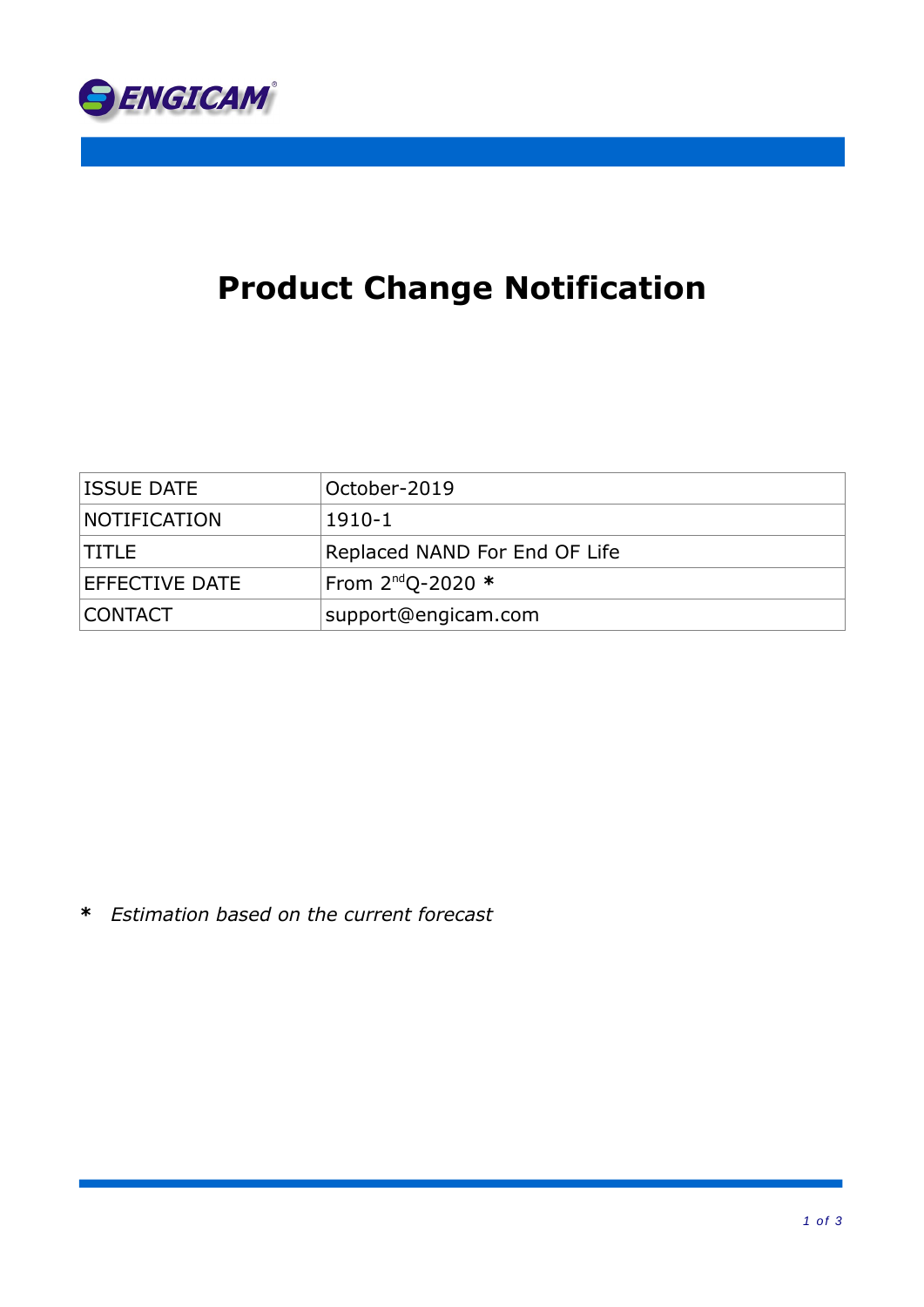

| Part Numbers Affected | Part Name                  | Qty                | Part Description                                                                                              | <b>New Ordering Code</b>                        |
|-----------------------|----------------------------|--------------------|---------------------------------------------------------------------------------------------------------------|-------------------------------------------------|
| 00258000011010        | i.Core MX6S                | $\mathbf{1}$       | Module Sodimm i.CoreMX6 Solo, 256MB DDR3,                                                                     | 0026810011l120                                  |
| 00257000011010        | i.Core MX6S                | 58                 | 512MB NAND, Industrial                                                                                        | 0026710011l120                                  |
| 00258000011030        | i.Core MX6S-NT             | $\mathbf{1}$       | Module Sodimm i.CoreMX6 Solo, 256MB DDR3,<br>512MB NAND, Industrial, no resistive touch<br>controller mounted | 0026800011l120                                  |
| 00257000011030        | i.Core MX6S-NT             | 58                 |                                                                                                               | 0026700011l120                                  |
| 00258000011020        | i.Core MX6S-NTC            | $\mathbf{1}$       | Module Sodimm i.CoreMX6 Solo, 256MB DDR3,                                                                     | 0026800011E120                                  |
| 00257000011020        | i.Core MX6S-NTC            | 58                 | 512MB NAND, Ext Temp, no resistive touch<br>controller mounted                                                | 0026700011E120                                  |
| 00258000011050        | i.Core MX6DL-1G-NTC        | $\mathbf{1}$       | Module Sodimm i.CoreMX6 DualLite, 1GB RAM,<br>512MB NAND, Ext Temp, no resistive touch<br>controller mounted  | 0026800012E140                                  |
| 00257000011050        | i.Core MX6DL-1G-NTC        | 58                 |                                                                                                               | 0026700012E140                                  |
| 00258000011070        | i.Core MX6DL-NT            | $\mathbf{1}$       | Module Sodimm i.CoreMX6 DualLite, 512MB                                                                       | 0026800012l130                                  |
| 00257000011070        | i.Core MX6DL-NT            | 58                 | DDR3, 512MB NAND, Industrial, no resistive<br>touch controller mounted                                        | 0026700012l130                                  |
| 00258000011060        | i.Core MX6DL-NT            | $\mathbf{1}$       | Module Sodimm i.CoreMX6 DualLite, 512MB                                                                       | 0026800012E130                                  |
| 00257000011060        | i.Core MX6DL-NT            | 58                 | DDR3, 512MB NAND, Ext Temp, no resistive<br>touch controller mounted                                          | 0026700012E130                                  |
| 00258000011040        | i.Core MX6D                | $\mathbf{1}$       | Module Sodimm i.CoreMX6 Dual, 512MB DDR3,                                                                     | Please ask to support@engicam.com for new codes |
| 00257000011040        | i.Core MX6D                | 58                 | 512MB NAND, Industrial                                                                                        | Please ask to support@engicam.com for new codes |
| 00258000011680        | i.Core MX6D-NT             | $\mathbf{1}$       | Module Sodimm i.CoreMX6 Dual, 512MB DDR3,                                                                     | 0026800013l130                                  |
| 00257000011680        | i.Core MX6D-NT             | 58                 | 512MB NAND. Industrial, no resistive touch<br>controller mounted                                              | 0026700013l130                                  |
| 00258000011080        | i.Core MX6Q                | $\mathbf{1}$       | Module Sodimm i.CoreMX6 Quad, 1GB DDR3,                                                                       | Please ask to support@engicam.com for new codes |
| 00257000011080        | i.Core MX6Q                | 58                 | 512MB NAND, Industrial                                                                                        | Please ask to support@engicam.com for new codes |
| 00258000011690        | i.Core MX6Q-NT             | $\mathbf{1}$       | Module Sodimm i.CoreMX6 Quad, 1GB DDR3,                                                                       | 0026800014l140                                  |
| 00257000011690        | i.Core MX6Q-NT             | 58                 | 512MB NAND, Industrial, no resistive touch<br>controller mounted                                              | 0026700014l140                                  |
|                       |                            |                    |                                                                                                               |                                                 |
| Part Numbers Affected | Part Name                  | Qty                | Part Description                                                                                              | <b>New Ordering Code</b>                        |
| 0026800082l130        | MicroGEA MX6ULL            | $\mathbf{1}$       | uGEA i.MX6ULL, 512MB DDR3, 512MB NAND,<br>Single Ethernet, Industrial                                         | 0026800082l13A                                  |
| 0026700082l130        | 512MB LCD                  | 58                 |                                                                                                               | 0026700082l13A                                  |
| 0026800082l120        | MicroGEA MX6ULL            | $\mathbf{1}$<br>58 | uGEA i.MX6ULL,256MB DDR3, 512MB NAND,<br>Single Ethernet, Industrial                                          | 0026800082l12A                                  |
| 0026700082l120        | 256MB LCD                  |                    |                                                                                                               | 0026700082l12A                                  |
| 0026700082l140        | MicroGEA MX6ULL<br>1GB LCD | 58                 | uGEA i.MX6ULL, 1GB DDR3, 512MB NAND,<br>Single Ethernet, Industrial                                           | 0026700082l14A                                  |
|                       |                            |                    |                                                                                                               |                                                 |
| Part Numbers Affected | Part Name                  | Qty                | Part Description                                                                                              | <b>New Ordering Code</b>                        |
| 00258000010760        | i.CoreM6SX NT              | $\mathbf{1}$       | Module Sodimm i.CoreM6SX, 256MB DDR3,<br>512MB NAND, Industrial                                               | 002683009XI12A                                  |
| 00257000010760        |                            | 58                 |                                                                                                               | 002673009XI12A                                  |
| 002682009XI120        | i.CoreM6SX NT              | $\mathbf{1}$<br>58 | Module Sodimm i.CoreM6SX, 256MB DDR3,<br>512MB NAND, No resistive Touch, Industrial                           | 002682009XI12A                                  |
| 002672009XI120        |                            |                    |                                                                                                               | 002672009XI12A                                  |
|                       |                            |                    |                                                                                                               |                                                 |
| Part Numbers Affected | Part Name                  | Qty                | Part Description                                                                                              | <b>New Ordering Code</b>                        |
| 0026800052l130        | Is.IoT MX6UL               |                    | Is.IoT MX6UL, 512MB DDR3, 512MB NAND,<br>Industrial                                                           | Please ask to support@engicam.com for new codes |
|                       |                            |                    |                                                                                                               |                                                 |
| Part Numbers Affected | Part Name                  | Qty                | Part Description                                                                                              | <b>New Ordering Code</b>                        |
| 002680015DI120        | MicroGEA STM32MP15         | $\mathbf{1}$       | uGEA STM32MP15, 256MB DDR3, 512MB<br>NAND, MIPI-DSI, Industrial                                               | 002680015DI12A                                  |
| 002670015DI120        |                            | 58                 |                                                                                                               | 002670015DI12A                                  |
| 002680015DI130        | MicroGEA STM32MP15         | 1                  | uGEA STM32MP15, 512MB DDR3, 512MB<br>NAND, RGB and MIPI-DSI LCD, Industrial                                   | 002680015DI13A                                  |
| 002670015DI130        |                            | 58                 |                                                                                                               | 002670015DI13A                                  |
|                       |                            |                    |                                                                                                               |                                                 |